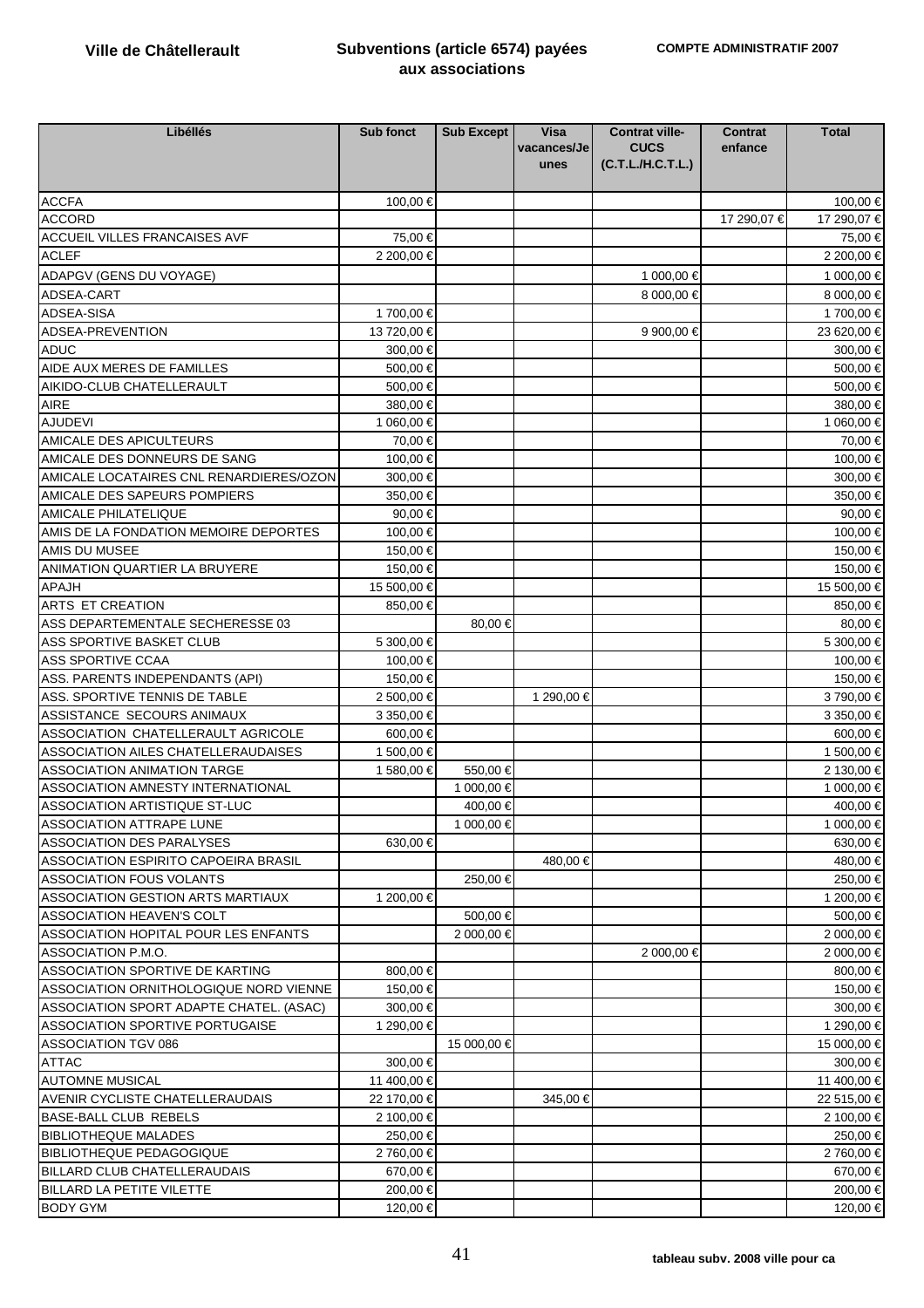| Libéllés                                 | <b>Sub fonct</b> | Sub Except  | <b>Visa</b><br>vacances/Je | <b>Contrat ville-</b><br><b>CUCS</b> | <b>Contrat</b><br>enfance | <b>Total</b> |
|------------------------------------------|------------------|-------------|----------------------------|--------------------------------------|---------------------------|--------------|
|                                          |                  |             | unes                       | (C.T.L./H.C.T.L.)                    |                           |              |
| <b>BON ACCUEIL</b>                       | 600,00 €         |             |                            |                                      |                           | 600,00 €     |
| <b>BRANLY ACTIMMO</b>                    | 100,00 €         |             |                            |                                      |                           | 100,00 €     |
| <b>BTS PROF IMMOB BRANLY</b>             | 300,00 €         |             |                            |                                      |                           | 300,00 €     |
| <b>BUCKIMGAM 8 POL</b>                   | 500,00€          |             |                            |                                      |                           | 500,00 €     |
| BV <sub>2R</sub>                         | 530,00€          |             |                            |                                      |                           | 530,00 €     |
| CAMERA CLUB CHATELLERAUDAIS              | 75,00 €          |             |                            |                                      |                           | 75,00 €      |
| <b>CAMPING CARAVANING 4C</b>             | 150,00€          |             |                            |                                      |                           | 150,00 €     |
| <b>CAP'TAINE NEMO</b>                    | 1 200,00 €       |             |                            |                                      |                           | 1 200.00 €   |
| <b>CARREFOUR DES ARTS</b>                | 250,00 €         |             |                            |                                      |                           | 250,00 €     |
| <b>CAUS'ETTE</b>                         | 500,00€          |             |                            | 1 000,00 €                           |                           | 1 500,00 €   |
| <b>CDOS VIENNE</b>                       |                  |             |                            | 500,00€                              |                           | 500,00€      |
| CENTRE CHATELLERAULT HISTOIRES ARCHIVES  | 300,00 €         |             |                            |                                      |                           | 300,00 €     |
| CENTRE DEPT DROIT DE LA FEMME CIDF       | 4 600,00 €       |             |                            | 7 100,00 €                           |                           | 11 700,00 €  |
| CENTRE MEDICO SPORTIF                    | 9 500,00 €       |             |                            |                                      |                           | 9 500,00 €   |
| CENTRE READAPTATION CART                 | 5 000,00 €       |             |                            |                                      |                           | 5 000,00 €   |
| CENTRE SOCIAL LES MINIMES                | 155 030,00 €     |             |                            | 55 560,00 €                          | 24 525,05 €               | 235 115,05 € |
| CENTRE SOCIAL OZON                       | 260 020,00 €     |             |                            | 115 500,00 €                         | 25 515,82 €               | 401 035,82 € |
| CENTRE DE VIE DES RENARDIERES            | 141 100,00 €     | 1 500,00 €  |                            | 82 275,00 €                          | 30 914.01 €               | 255 789,01   |
| CERCLE D'ECHECS CHATELLERAUDAIS          | 90,00€           |             |                            |                                      |                           | 90,00 $\in$  |
| <b>CERCLES DES MEDAILLES</b>             | 100,00 €         |             |                            |                                      |                           | 100,00 €     |
| CHANT'ELLERAULT CHORALE MIXTE            | 1450,00€         |             |                            |                                      |                           | 1450,00 €    |
| <b>CHAT'AILES ULM</b>                    | 2 070,00 €       |             |                            |                                      |                           | 2 070,00 €   |
| CHATEL DEUCH 86                          | 400,00€          |             |                            |                                      |                           | 400,00 €     |
| CHATELLERAULT BOULES LYONNAISES          | 3 010,00 €       |             |                            |                                      |                           | 3 010,00 €   |
| CHATELLERAULT BOXE FRANCAISE             | 2 250,00 €       | 20 000,00 € |                            |                                      |                           | 22 250,00 €  |
| CHATELLERAULT OBJECTIF PHOTO             | 100,00 €         |             |                            |                                      |                           | 100,00 €     |
| CHATELLERAULT PECHE COMPETITION          | 150,00 €         |             |                            |                                      |                           | 150,00 €     |
| CHATELLERAULT PLEIN CADRE                | 350,00 €         |             |                            |                                      |                           | 350,00 €     |
| CHATELLERAULT QUEBEC ACADIE              | 1 070,00 €       | 3 000,00 €  |                            |                                      |                           | 4 070,00 €   |
| CHATELLERAULT RUGBY CLUB                 | 15 300,00 €      | 2 000,00 €  |                            | 3 00000 €                            |                           | 20 300,00 €  |
| CHATELLERAULT SAUVETAGE                  | 300,00 €         |             |                            |                                      |                           | 300,00 €     |
| CHATELLE-ROUTE                           | 500,00€          |             |                            |                                      |                           | 500,00 €     |
| CLASSE ETUDE FOOT G. SAND                | 135,00 €         |             |                            |                                      |                           | 135,00 €     |
| <b>CLUB ALPIN FRANCAIS</b>               | 1 180,00 €       |             |                            |                                      |                           | 1 180,00 €   |
| <b>CLUB DE TAROTS</b>                    | 70,00 €          |             |                            |                                      |                           | 70,00 €      |
| <b>CLUB PUGILISTIQUE CHATELLERAUDAIS</b> | 2 000,00 €       | 4 100.00€   |                            |                                      |                           | 6 100,00 €   |
| <b>COLLECTIF MOBILIER</b>                |                  |             |                            | 5 000,00 €                           |                           | 5 000,00 €   |
| <b>COLLEGE DESCARTES</b>                 | 500,00€          |             |                            | 2 200,00 €                           |                           | 2 700,00 €   |
| COLLEGE DESCARTES (FOYER SOCIO-EDUC.)    | 350,00 €         |             |                            |                                      |                           | 350,00 €     |
| <b>COLLEGE DESCARTES (UNSS)</b>          | 350,00€          |             |                            |                                      |                           | 350,00 €     |
| <b>COLLEGE GEORGES SAND</b>              | 890,00 €         |             |                            | 6440,00€                             |                           | 7 330,00 €   |
| COLLEGE GEORGES SAND (CLASSE RELAIS)     |                  |             |                            | 1 000,00 €                           |                           | 1 000,00 €   |
| COLLEGE GEORGES SAND (FOYER SOCIO-ED.)   | 350,00 €         |             |                            |                                      |                           | 350,00 €     |
| <b>COLLEGE GEORGES SAND (UNSS)</b>       | 350,00 €         |             |                            |                                      |                           | 350,00 €     |
| <b>COLLEGE JEAN MACE</b>                 | 500,00€          |             |                            |                                      |                           | 500,00 €     |
| <b>COLLEGE JEAN MACE (UNSS)</b>          | 370,00€          |             |                            |                                      |                           | 370,00 €     |
| <b>COLLEGE ST-GABRIEL (UNSS)</b>         | 150,00 €         |             |                            |                                      |                           | 150,00 €     |
| COMITE ALEXIS DANAN (Enfance Majuscule)  | 50,00€           |             |                            |                                      |                           | 50,00 €      |
| <b>COMITE DES JUMELAGES</b>              | 3 050,00 €       |             |                            |                                      |                           | 3 050,00 €   |
| COMITE DES ŒUVRES SOCIALES               | 28 300,00 €      | 600,00 €    |                            |                                      |                           | 28 900,00 €  |
| COMITE ENTENTE AC ET VG                  | 990,00 €         |             |                            |                                      |                           | 990,00 €     |
| COMITE HYGIENE BUCO DENTAIRE             | 550,00 €         |             |                            |                                      |                           | 550,00 €     |
| COMITE LOCAL DE LA CROIX ROUGE           | 305,00 €         |             |                            |                                      |                           | 305,00 €     |
| COMITE QUARTIER BEAUREGARD               | 160,00 €         |             |                            |                                      |                           | 160,00 €     |
| <b>COMPAGNIE CLIN D'OEIL</b>             | 800,00 €         |             |                            |                                      |                           | 800,00 €     |
| COMPAGNIE DES DIX DOIGTS                 |                  |             | 445,00 €                   |                                      |                           | 445,00 €     |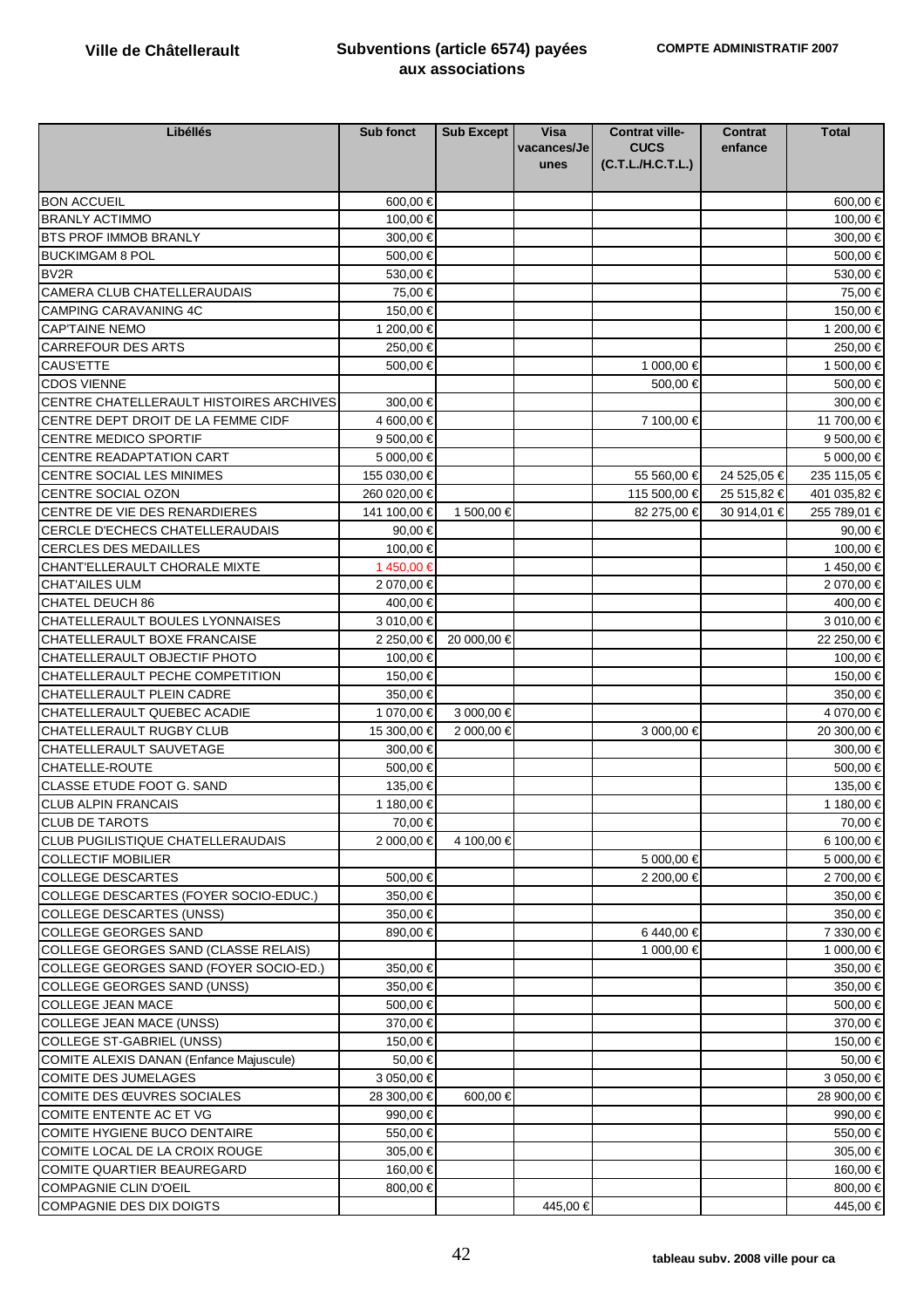| Libéllés                                  | Sub fonct     | Sub Except | <b>Visa</b> | <b>Contrat ville-</b> | <b>Contrat</b> | <b>Total</b> |
|-------------------------------------------|---------------|------------|-------------|-----------------------|----------------|--------------|
|                                           |               |            | vacances/Je | <b>CUCS</b>           | enfance        |              |
|                                           |               |            | unes        | (C.T.L./H.C.T.L.)     |                |              |
|                                           |               |            |             |                       |                |              |
| <b>COMPAGNIE ECLATS EPICES</b>            | 600,00€       |            |             |                       |                | 600,00 €     |
| <b>COURIR DANS CHATELLERAULT</b>          | 9 150,00 €    | 400,00 €   |             |                       |                | 9 550,00 €   |
| <b>CRITT SPORTS LOISIRS</b>               | 19 200,00 €   |            |             |                       |                | 19 200,00 €  |
| CSAC - ESOG (toutes sections)             | 37 573,00 €   | 3400,00€   | 6480,00 €   | 1 000,00 €            |                | 48 453,00 €  |
| <b>CULTURE POUR TOUS</b>                  | 140,00 €      |            |             |                       |                | 140,00 €     |
| <b>CYBELL DOMAS INTERNATIONAL</b>         |               |            |             |                       |                | $0.00 \in$   |
| CYCLOTOURISTES CHATELLERAUDAIS            | 420,00 €      |            |             |                       |                | 420,00 €     |
| <b>DAMIER CHATELLERAUDAIS</b>             | 150,00 €      |            |             |                       |                | 150,00 €     |
| <b>DAUPHINS CHATELLERAULT</b>             | 5 500,00 €    | 750,00 €   |             |                       |                | 6 250,00 €   |
| E.A.P.C.                                  | 2 800,00 €    |            |             |                       |                | 2 800,00 €   |
| <b>ECOLE ANTOIGNE MATERNELLE</b>          | 894,75€       |            |             |                       |                | 894,75€      |
| <b>ECOLE ANTOIGNE ELEMENTAIRE</b>         | 1 296,45 €    |            |             |                       |                | 1 296,45 €   |
| <b>ECOLE BUDO KARATEDO</b>                | 1 800,00 €    |            |             |                       |                | 1 800,00 €   |
| <b>ECOLE CAREME MATERNELLE</b>            | 715,80€       |            |             |                       |                | 715,80 €     |
| <b>ECOLE CAREME ELEMENTAIRE</b>           | 894,75€       |            |             |                       |                | 894,75 €     |
| <b>ECOLE DE TARGE ELEMENTAIRE</b>         | 785,75€       |            |             |                       |                | 785,75 €     |
| <b>ECOLE DE TARGE MATERNELLE</b>          | 684,90€       |            |             |                       |                | 684,90€      |
| <b>ECOLE DU CHAT LIBRE</b>                | 150,00 €      |            |             |                       |                | 150,00 €     |
| <b>ECOLE FRANCE SOUCHE MATERNELLE</b>     | 1 032,15 €    |            |             |                       |                | 1 032,15 €   |
| ECOLE HENRI DENARD ELEMENTAIRE            | 2 007,76€     |            |             |                       |                | 2 007,76 €   |
| ECOLE E HERRIOT ELEMENTAIRE               | 1409,00€      |            |             |                       |                | 1409,00€     |
| <b>ECOLE JEAN ZAY</b>                     | 1 092,50 €    |            |             |                       |                | 1 092,50 €   |
| ECOLE JULES FERRY ELEMENTAIRE             | 1 574,80 €    |            |             |                       |                | 1 574,80 €   |
| <b>ECOLE KARATE SHOTOKAN</b>              | 1 000,00 €    |            |             |                       |                | 1 000,00 €   |
| <b>ECOLE KREBS MATERNELLE</b>             | 772,60€       |            |             |                       |                | 772,60 €     |
| ECOLE LEO LAGRANGE MATERNELLE             | 769,05€       |            |             |                       |                | 769,05 €     |
| <b>ECOLE LAGRANGE ELEMENTAIRE</b>         | 1 585,96 €    |            |             |                       |                | 1 585,96 €   |
| <b>ECOLE LAKANAL LITTRE ELEMENTAIRE</b>   | 2 644,30 €    |            |             |                       |                | 2 644,30 €   |
| <b>ECOLE LAVOISIER MATERNELLE</b>         | 1 053,45 €    |            |             |                       |                | 1 053,45 €   |
| <b>ECOLE LAVOISIER ELEMENTAIRE</b>        | 1 253,85 €    |            |             |                       |                | 1 253,85 €   |
| ECOLE LES MINIMES MATERNELLE              | 807,05€       |            |             |                       |                | 807,05 €     |
| <b>ECOLE MARIE CARPENTIER MATERNELLE</b>  | 905,40€       |            |             |                       |                | 905,40 €     |
| <b>ECOLE MATISSE MATERNELLE</b>           | 1 387,70 €    |            |             |                       |                | 1 387,70 €   |
| ECOLE PAUL PAINLEVE ELEMENTAIRE           | 1 042,80 €    |            |             |                       |                | 1 042,80 €   |
| ECOLE PAUL PAINLEVE MATERNELLE            | 856,75€       |            |             |                       |                | 856,75€      |
| <b>ECOLE J PREVERT MATERNELLE</b>         | 881,60€       |            |             |                       |                | 881,60 €     |
| <b>ECOLEJ PREVERT ELEMENTAIRE</b>         | 1 067,65€     |            |             |                       |                | 1 067,65 €   |
| <b>ECOLE SAINT GABRIEL</b>                | 105 357,13 €  |            |             |                       |                | 105 357,13 € |
| <b>ECOLE SAINT HENRI OGEC</b>             | 63 451,42 €   |            |             |                       |                | 63 451,42 €  |
| <b>ECOLE SAINTE THERESE</b>               | 61 190,56 €   |            |             |                       |                | 61 190,56 €  |
| ECOLE VIEUX PALAIS MATERNELLE             | $923, 15 \in$ |            |             |                       |                | 923,15€      |
| ECURIE CHATELLERAULT POITOU               | 3 300,00 €    |            |             |                       |                | 3 300,00 €   |
| <b>ENSEMB.VOCAL C. JANNEQUIN</b>          | 300,00 €      |            |             |                       |                | 300,00 €     |
| <b>ENTENTE AMICALE SENILLE ST SAUVEUR</b> | 1 250,00 €    | 1 000,00 € |             |                       |                | 2 250,00 €   |
| <b>ESPACE AUX ENFANTS</b>                 |               |            | 100.00 €    |                       |                | 100,00 €     |
| ECOLE HARMONIE LA CHATELLERAUDAISE        | 9775,00€      |            |             |                       |                | 9775,00€     |
| <b>FCPE- COMITE COORDINATION</b>          | 230,00 €      |            |             |                       |                | 230,00 €     |
| FNDIRP-VIENNE                             | 150,00€       |            |             |                       |                | 150,00 €     |
| <b>FRANCAS</b>                            |               |            |             | 11 600,00 €           |                | 11 600,00 €  |
| <b>FTS SPORT</b>                          |               | 1 000,00 € |             |                       |                | 1 000,00 €   |
| <b>GROUPE RADIO AMATEURS REF</b>          | 75,00€        |            |             |                       |                | 75,00 €      |
| GROUPEMENT DES EMPLOYEURS (GEPP)          |               |            |             | 2 500,00 €            |                | 2 500,00 €   |
| HAND BALL CLUB CHATELLERAULT              | 5 305,00 €    |            | 860,00 €    |                       |                | 6 165,00 €   |
| <b>HOCKEY CLUB CHATELLERAUDAIS</b>        | 900,00€       | 345,00 €   |             |                       |                | 1 245,00 €   |
| <b>IRON TOUR SAS</b>                      |               | 2 392,00 € |             |                       |                | 2 392,00 €   |
| IT2I                                      | 27 300,00 €   |            |             |                       |                | 27 300,00 €  |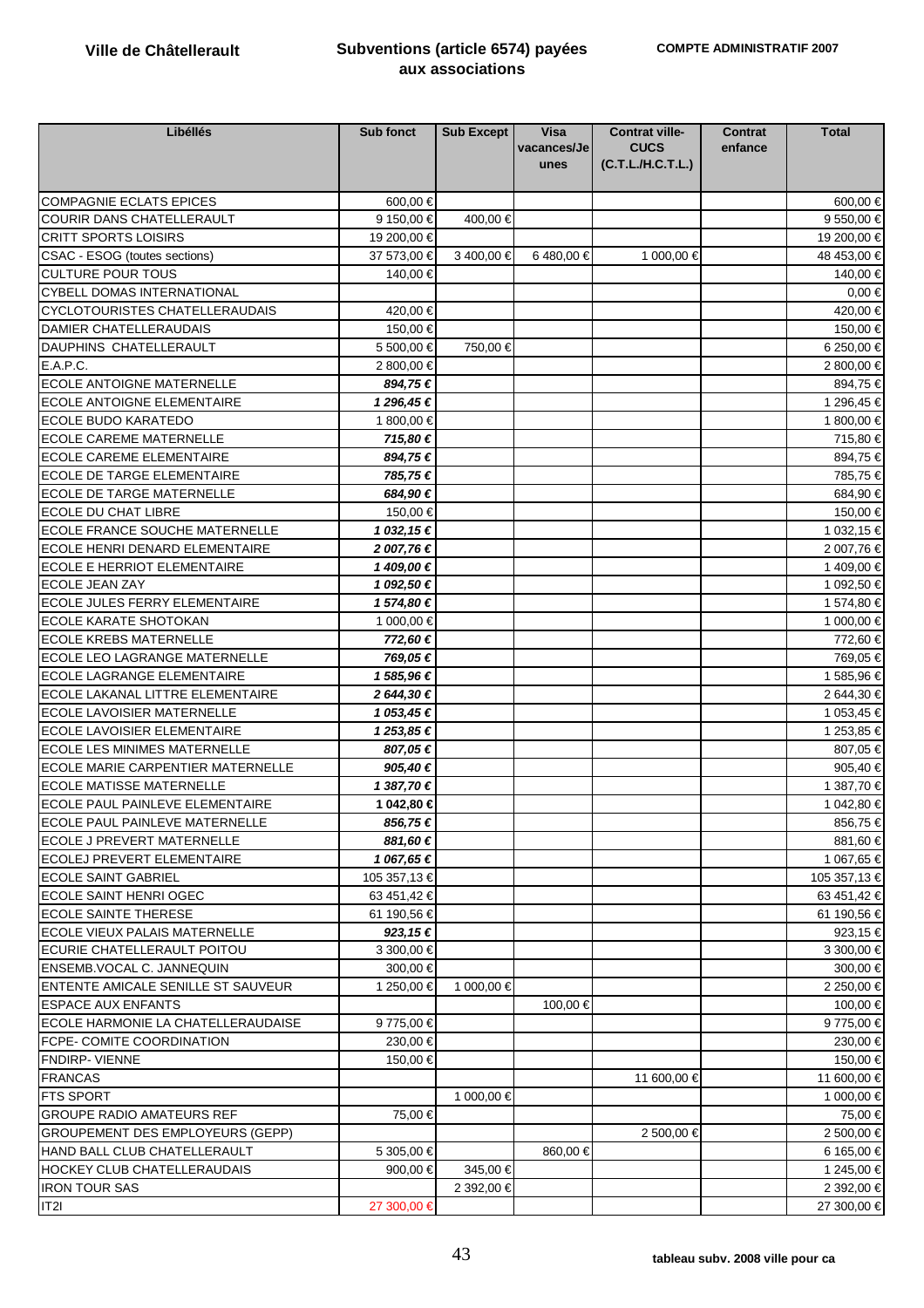| Libéllés                                | Sub fonct    | Sub Except | <b>Visa</b><br>vacances/Je | <b>Contrat ville-</b><br><b>CUCS</b> | <b>Contrat</b><br>enfance | <b>Total</b> |
|-----------------------------------------|--------------|------------|----------------------------|--------------------------------------|---------------------------|--------------|
|                                         |              |            | unes                       | (C.T.L./H.C.T.L.)                    |                           |              |
| I U T                                   | 5 110,00 €   |            |                            |                                      |                           | 5 110,00 €   |
| IAIDO CLUB DE LA VIENNE                 | 200,00 €     |            |                            |                                      |                           | 200,00 €     |
| INITIATION EDUCATION MOTO (IEM)         |              |            |                            | 1 500,00 €                           |                           | 1 500,00 €   |
| JEUNESSE MUSICALE DE FRANCE             | 2 500,00 €   |            |                            |                                      |                           | 2 500,00 €   |
| JUMELAGE AMITIES FRANCO-POLONAISE       | 460,00€      |            |                            |                                      |                           | 460,00 €     |
| JUMELAGES CHATELLERAULT/KAYA            | 7 500,00 €   |            |                            |                                      |                           | 7 500,00 €   |
| LA BANQUE ALIMENTAIRE                   | 2 300,00 €   |            |                            |                                      |                           | 2 300,00 €   |
| LA BASE                                 | 600,00 €     | 500,00 €   |                            |                                      |                           | 1 100,00 €   |
| LA CORDEE                               |              |            |                            | 2460,00€                             |                           | 2460,00€     |
| LA FERME DE L'ESPOIR                    | 1 525,00 €   |            |                            | 1 500,00 €                           |                           | 3 025,00 €   |
| LA RONDE                                | 150,00 €     |            |                            |                                      |                           | 150,00 €     |
| LE FIL D ARIANE                         | 250,00€      |            |                            |                                      |                           | 250,00 €     |
| LES AMIS DU VIEUX POITOU                | 915,00€      |            |                            |                                      |                           | 915,00€      |
| LES ATELIERS THEATRES (AFTC)            | 1 000,00 €   |            |                            |                                      |                           | 1 000,00 €   |
| LIGUE DROITS DE L'HOMME                 | 680,00€      |            |                            |                                      |                           | 680,00 €     |
| L'ORGUE A CHATELLERAULT                 | 150.00€      |            |                            |                                      |                           | 150,00 €     |
| LYCEE BRANLY                            | 600,00€      |            |                            |                                      |                           | 600,00 €     |
| <b>LYCEE BRANLY (UNSS)</b>              | 325,00€      |            |                            |                                      |                           | 325,00 €     |
| LYCEE LE VERGER (UNSS)                  | 100,00€      |            |                            |                                      |                           | 100,00 €     |
| <b>LYCEE BERTHELOT</b>                  | 600,00€      |            |                            |                                      |                           | 600,00 €     |
| <b>LYCEE BERTHELOT (UNSS)</b>           | 300,00€      |            |                            |                                      |                           | 300,00 €     |
| MAISON DE L'ABEILLE                     | 150,00 €     |            |                            |                                      |                           | 150,00 €     |
| MAISON FAMILIALE RURALE (MFR) INGRANDES | 1 000,00 €   |            |                            |                                      |                           | 1 000,00 €   |
| <b>MAISON POUR TOUS</b>                 | 169 540,00 € | 1 500,00 € |                            | 47 500,00 €                          | 1 799,00 €                | 220 33900 €  |
| MAISON POUR TOUS (PROGRAMME JEUNESSE)   | 1 500,00 €   |            |                            |                                      |                           | 1 500,00 €   |
| MEMOIRE COMMUNE DE PARIS                | 150,00 €     |            |                            |                                      |                           | 150,00 €     |
| MJC LES 400 COUPS                       |              |            |                            | 5 500,00 €                           | 2 500,00 €                | 8 000,00 €   |
| OLYMPIQUE FUTSAL DE CHATELLERAULT       |              |            |                            | 3 000,00 €                           |                           | 3 000,00 €   |
| PECHEURS CHATELLERAUDAIS (SOCIETE)      | 2 650,00 €   |            | 155,00€                    |                                      |                           | 2 805,00 €   |
| PEEP- PARENTS ELEVES                    | 150,00 €     |            |                            |                                      |                           | 150,00 €     |
| PETANQUE CHATELLERAUDAISE               | 1 010,00 €   |            |                            |                                      |                           | 1 010,00 €   |
| PETANQUE CLUB DU LAC                    | 800,00 €     |            |                            |                                      |                           | 800,00 €     |
| PETANQUE TARGEENNE                      | 370,00 €     |            |                            |                                      |                           | 370,00 €     |
| PREVENTION ROUTIERE                     | 310,00 €     |            |                            |                                      |                           | 310,00 €     |
| QUE CHOISIR - U.F.C.                    | 100,00€      |            |                            |                                      |                           | 100,00 €     |
| RAIL 86                                 | 150,00 €     |            |                            |                                      |                           | 150,00 €     |
| RANDONNEURS CHATELLERAUDAIS             | 250,00€      | 300,00 €   |                            |                                      |                           | 550,00€      |
| <b>SECOURS CATHOLIQUE</b>               | 150,00€      |            |                            |                                      |                           | 150,00 €     |
| <b>SECOURS POPULAIRE</b>                | 350,00€      |            |                            |                                      |                           | 350.00 €     |
| SECTION LOCALE RETRAITES CFDT CHATELLER | 75,00 €      |            |                            |                                      |                           | 75,00 €      |
| SENTIERS VAGABONDS                      | 150,00 €     |            |                            |                                      |                           | 150,00 €     |
| STADE OLYMPIQUE CHATELLERAUDAIS (SOC)   |              |            | 740,00 €                   | 1 800,00 €                           |                           | 2 540,00 €   |
| SOCIETE DES SCIENCES                    | 250,00€      |            |                            |                                      |                           | 250,00 €     |
| SOCIETE NAUTIQUE AVIRON                 | 7 300,00 €   |            | 635,00€                    |                                      |                           | 7 935,00 €   |
| SOCIETE NAUTIQUE VOILE                  | 3 860.00 €   |            | 685.00€                    |                                      |                           | 4 545,00 €   |
| SOCIETE ST VINCENT DE PAUL              | 250,00€      |            |                            |                                      |                           | 250,00 €     |
| SOLEIL D'AUTOMNE                        | 600,00€      |            |                            |                                      |                           | 600,00 €     |
| SPELEO CLUB CHATELLERAULT               | 2 020,00 €   |            |                            |                                      |                           | 2 020,00 €   |
| <b>STREET LIFE</b>                      |              | 850,00 €   |                            |                                      |                           | 850,00 €     |
| STUDIOS ARTISTIQUES ET MUSICAUX (SAM)   | 3 500,00 €   |            |                            |                                      |                           | 3 500,00 €   |
| SYNDICAT RETRAITES CGT MACC             | 75,00 €      |            |                            |                                      |                           | 75,00 €      |
| <b>TAEKWONDO</b>                        | 650,00 €     |            |                            |                                      |                           | 650,00 €     |
| TARGET'S DARTS CLUB                     | 300,00 €     |            |                            |                                      |                           | 300,00 €     |
| TEAM MAVER SENSAS                       | 80,00 €      |            |                            |                                      |                           | 80,00 €      |
| TENNIS CLUB CHATELLERAUDAIS (TCCN)      | 19 620,00 €  |            | 2 925,00 €                 | 1 000,00 €                           |                           | 23 545,00 €  |
| THEATRE POPULAIRE                       | 13 000,00 €  |            |                            |                                      |                           | 13 000,00 €  |